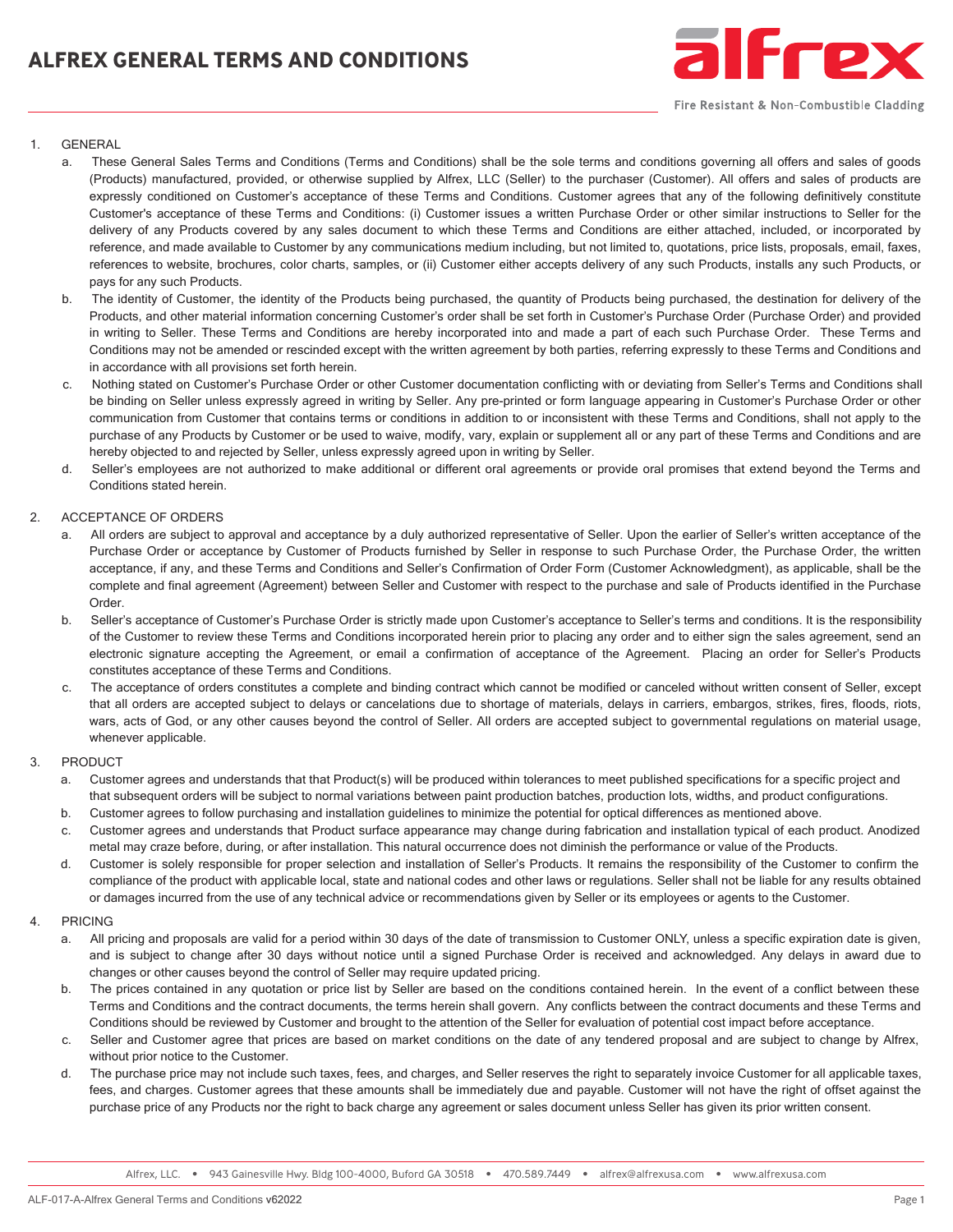

## 5. DELIVERY

- a. Seller will use reasonable efforts to meet communicated delivery dates as deemed approximate.
- b. Seller will endeavor to produce Product(s) in quantities as close as possible to those stipulated in Customer's Purchase Order yet reserves the right to ship and bill an allowed percentage +/- on production based on the material and ordered quantity
- c. All orders will ship closed freight trailer unless otherwise directed by Customer.
- d. The standard freight terms for material shipments from Seller to Customer are F.O.B Origin (Freight on Board, location of shipment, freight prepaid and add). Title to the Products sold and assumption of all risk of loss from theft, casualty, or other causes transfers to Customer once Products have shipped from Seller.
- e. Orders should include complete shipping instructions. Seller reserves the right, for Customer's sole account, to ship as it deems advisable unless specific instructions are given.
- f. For Customer arranged pickups of Products, Customer is responsible for arranging for freight and insurance from Seller's location to Customer's destination.
- g. If freight shipments to the delivery location are included in this Proposal, then any shipments above the quantity stated shall be additionally paid by the Customer.
- h. Some Products may be shipped and delivered DDP (Delivered Duty Paid) to Customer's facility at which time all risk of loss for Products passes to Customer upon delivery. All Products held by Seller as a result of Customer's inability or refusal to accept delivery will be held at Customer's risk, cost, and expense. Customer assumes all obligations and risks of an absolute owner and agrees to indemnify and hold harmless Seller from any loss or damage or claim for loss or damage to persons or properties caused by reasons of the use or possession of the Products. Title to the Products will pass to Customer upon Seller's receipt of payment of invoices for the Products.
- i. Customer hereby grants a priority lien on the Products and the proceeds until all obligations of Customer to Seller are paid in full. Upon the failure of Customer to pay the purchase price for any Products when due, or to perform any of Customer's obligations under these Terms and Conditions, Seller will have all rights and remedies under the Uniform Commercial Code of the State of Georgia and any other applicable law.

# 6. INSPECTION AND CLAIMS

- a. Customer is responsible for inspecting Products immediately upon delivery and notifying Seller in writing of any damaged or defective Products within five (5) days after receipt of the shipment. Otherwise, it will be conclusively presumed that the Products are free from any and all defects.
- b. The Customer is responsible to file and process all freight claims for materials damaged during shipment from Seller to the delivery location. It is recommended that all deliveries should be inspected and documented with photographs by the Customer for damaged materials before accepting shipment.
- c. Claims for damages resulting from delays or use of defective materials will not be honored.

### 7. PAYMENT

- a. Seller stated payment terms are Net 30 days, unless customer has approved terms in advance. Early payment discounts are available. Customer's credit status shall be cause for delay or cessation of deliveries. Credit status is solely determined by Seller.
- b. If Customer fails to make any payment when due, then (i) interest accrues at the lower of 1.5% per month and the maximum amount allowed by applicable law from the date the payment was due until Seller receives payment in full, and (ii) Seller may, in its sole discretion, take any of the following actions: suspend performance with respect to Customer or any Customer-affiliate; terminate for default any outstanding sales or accepted proposals; require Customer to pay the full price on any outstanding payment; and take any other actions or pursue any other remedies under applicable law. Seller's failing to charge interest on late payments or to exercise Seller's right to suspend performance is not a waiver of any legal or equitable remedies.
- c. Customer agrees that Seller will not accept deductions against payment of invoices for any reason unless specifically agreed to by Seller in writing and authorized by issuance of a credit to the Customer's accounts payable by Seller.
- d. Customer agrees to make final payment before Seller will release warranties and unconditional lien waivers.
- e. Customer accepts that Seller will not accept Retention.
- f. If Customer fails to pay any amount due to Seller when due, fails to observe or perform any of its other obligations under these Terms and Conditions, takes any action that in Seller's opinion adversely affects the name, reputation, or goodwill of Seller or its Products, or becomes insolvent, is adjudicated as bankrupt, voluntarily files or permits the filing of a petition in bankruptcy, makes an assignment for the benefit of creditors, seeks any similar relief under any bankruptcy laws or related statutes, or a receiver is appointed for its assets, then, at Seller's sole option, all sums due or to become due from Customer to Seller will become immediately due and payable, and concurrently, Seller may terminate any existing order between the Parties in whole or in part, defer shipment or delivery of any Products, sell any part of any undelivered Products, and exercise any other remedies available to Seller under applicable-law.

### 8. WARRANTIES

- a. LIMITED WARRANTY: Seller warrants that its Products shall be free from material defect in materials and workmanship, under normal use and service and if properly installed, for a period of two (2) years either from the date of substantial completion of the project or the date of shipment from the Seller to Customer, whichever occurs first. This limited warranty shall only be in effect if Customer provides Seller with a written notice of any possible defect within thirty (30) days of the discovery thereof under reasonable inspection and diligence, and does not apply if, in the sole judgment of Seller, any of the following has occurred: alterations, improper storage, neglect, or damage caused by others, or any abnormal use or abuse, whether intentional or accidental. With respect to limited warranty claims, at the sole discretion of the Seller, the portion of the Product not conforming to this warranty shall be refunded at the purchase price, repaired, or replaced at no cost to the Customer.
- b. Seller is not liable for any third-party design, engineering, or installation services or products, including, without limitation, any building wall system into which the Products are incorporated.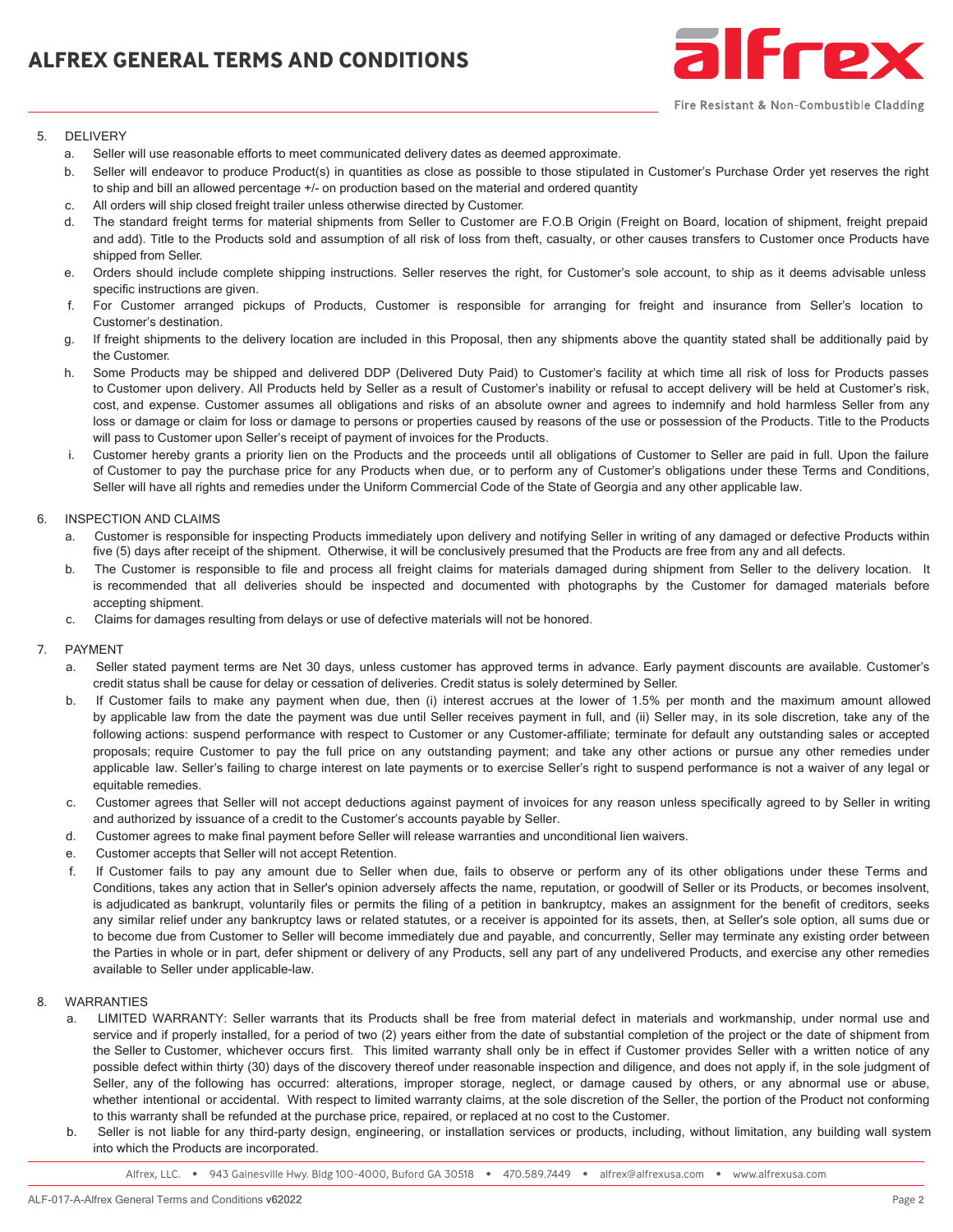

Fire Resistant & Non-Combustible Cladding

- c. PRODUCT WARRANTIES: Notwithstanding anything to the contrary contained herein, any standalone written warranty or warranty addendum separately issued by Seller specifically for the Products delivered shall be incorporated herein as if a part of the terms hereof. No standalone written warranties or addendums shall be issued, or have force or effect, until Seller receives payment in full for the delivered Products.
- d. SELLER SHALL HAVE NO LIABILITY TO CUSTOMER (OR ANY PERSON OR ENTITY CLAIMING THROUGH CUSTOMER) FOR ANY SPECIAL, INCIDENTAL OR CONSEQUENTIAL DAMAGES, OR FOR LIQUIDATED DAMAGES, WHETHER OR NOT OCCASIONED BY SELLER'S NEGLIGENCE. CLAIMS FOR LOST PROFITS, FOR LOSS OF REVENUE, OR FOR INCIDENTAL, SPECIAL, EXEMPLARY, OR CONSEQUENTIAL DAMAGES ARE HEREBY WAIVED BY CUSTOMER.
- e. MAXIMUM LIABILITY OF SELLER SHALL NOT EXCEED THE VALUE OF PHYSICAL PRODUCT MATERIALS EXCEPT AS OUTLINED IN STANDALONE PRODUCT SPECIFIC PRODUCT WARRANTY, OR STANDALONE WARRANTY ADDENDUM ISSUED BY SELLER TO CUSTOMER. IN NO EVENT WILL SELLER BE LIABLE TO CUSTOMER, CUSTOMER'S CONTRACTORS, CUSTOMERS OR ANY OTHER PERSON OR ENTITY FOR THE COST OF SUBSTITUTE GOODS OR SERVICES.
- 9. INDEMNITY: Except if a claim arises only as to injury, death or property damage proximately and solely caused by the negligence or willful act or omission of Seller, Customer shall indemnify, defend and hold harmless Seller, its owners, officers, directors, employees and agents from any and all claims, actions, suits, damages, liabilities, costs, obligations, and expenses (including, for example, attorneys' fees, consultants' fees, and expert witnesses' fees) (collectively "claims") arising from or relating to any act or omission of Customer or Customer's agents, employees, assignees, subleesees, or invitees, or arising from or relating to Customer's failure to perform its obligations hereunder. This includes but is not limited to (i) selection, application, use, or incorporation of Seller's Products, (ii) processing or modifying Seller's Products (iii) violation, misappropriation, or infringement of any patent, trademark, copyright or other intellectual property rights of any person or entity related to compliance with Customer's design, specifications or instructions, (iv) Product use or misuse by Customer and exceeding Seller's specifications or any applicable law and/or regulation(s), (v) any breach of warranty or misrepresentation (express or implied) made by Customer, its employees or agents, and (vi) any violation of law or regulation by, intentional or negligent act of, or unauthorized representation by Customer, its employees or agents, in their marketing activities, sales, distribution or handling of Products. FORCE MAJEURE: Seller will not be liable for any delay or failure in performance of any order, in the delivery or shipment of any Products or for any damages or losses suffered by Customer or any third party which are caused by, or in any manner arises from, directly or indirectly, in whole or in part, including, but not limited to, an act of God, a governmental act, order or regulation, a domestic or international problem such as a riot, war, act of terrorism or insurrection, strike, fire, flood, earthquake, explosion, lockout or embargo, or any criminal activities of third parties, delays or interruptions in transportation, or any other causes beyond Seller's control. Upon any such delay or failure Seller may, in its sole discretion and without any liability to Customer, delay the performance of, partially perform, or cancel any affected order in whole or in part.
- 10. FORCE MAJEURE: Seller will not be liable for any delay or failure in performance of any order, in the delivery or shipment of any Products or for any damages or losses suffered by Customer or any third party which are caused by, or in any manner arises from, directly or indirectly, in whole or in part, to any cause not in Seller's reasonable control. Force Majeure shall include but is not limited to an act of God, a governmental act, order or regulation, a domestic or international problem such as a riot, war, act of terrorism or insurrection, strike, fire, flood, earthquake, explosion, lockout or embargo, delay of carriers, inability to obtain or unusual delay in obtaining fuel, power, labor, shipping containers, transportation, or other materials necessary to operate Seller's facility and to produce Products. Upon any such delay or failure Seller may, in its sole discretion and without any liability to Customer, delay the performance of, partially perform, or cancel any affected order in whole or in part.

### 11. GOVERNING LAW AND DISPUTE RESOLUTION

- a. This agreement shall be construed under and any claims brought thereto shall be decided under the laws of the State of Georgia excluding its laws related to the choice or conflicts of law.
- b. At Seller's sole election, any claim or dispute arising out of or in connection with the Products shall be subject first to mediation and then, at Seller's sole election either to 1) arbitration under the Construction Industry Rules of the American Arbitration Association or 2) litigation as provided below. In the instance of such election, Customer agrees that its arbitration may consolidated with any other arbitration in which Seller is or could be involved arising from the Products or sale thereof, at Seller's sole election. Unless decided otherwise by both parties, the venue for any arbitration shall be in the Atlanta, Georgia offices of the American Arbitration Association and Customer consents to venue in that forum.
- c. In the event Seller does not elect to arbitrate, Customer agrees to submit irrevocably and unconditionally to the exclusive jurisdiction of the state and federal courts located in the state of Georgia to resolve any disputes relating to this Agreement.
- d. The prevailing party in either dispute resolution forum shall be entitled to recovery from the other of its reasonable attorneys' fees and costs (including all costs of the arbitration, if arbitrated).
- e. If Seller becomes involved in dispute resolution processes with other parties related to the sale of the Products that involve Customer's work or knowledge, Customer agrees, at no charge other than reasonable copying costs and travel costs, to provide all documentation and truthful testimony requested by Seller to be provided.
- 12. SUCCESSORS AND ASSIGNS; SEVERABILITY: These Terms and Conditions will be binding upon the Seller and Customer and their respective successors and assigns; provided, however, that Customer may not assign or otherwise transfer (whether by operation of law or otherwise) any of Customer's rights or obligations hereunder without Seller's prior written consent, which consent may be withheld in Seller's sole discretion. If any provision of these Terms and Conditions is held by a court of competent jurisdiction to be unenforceable, the remaining provisions of these Terms and Conditions will remain in full force and effect.